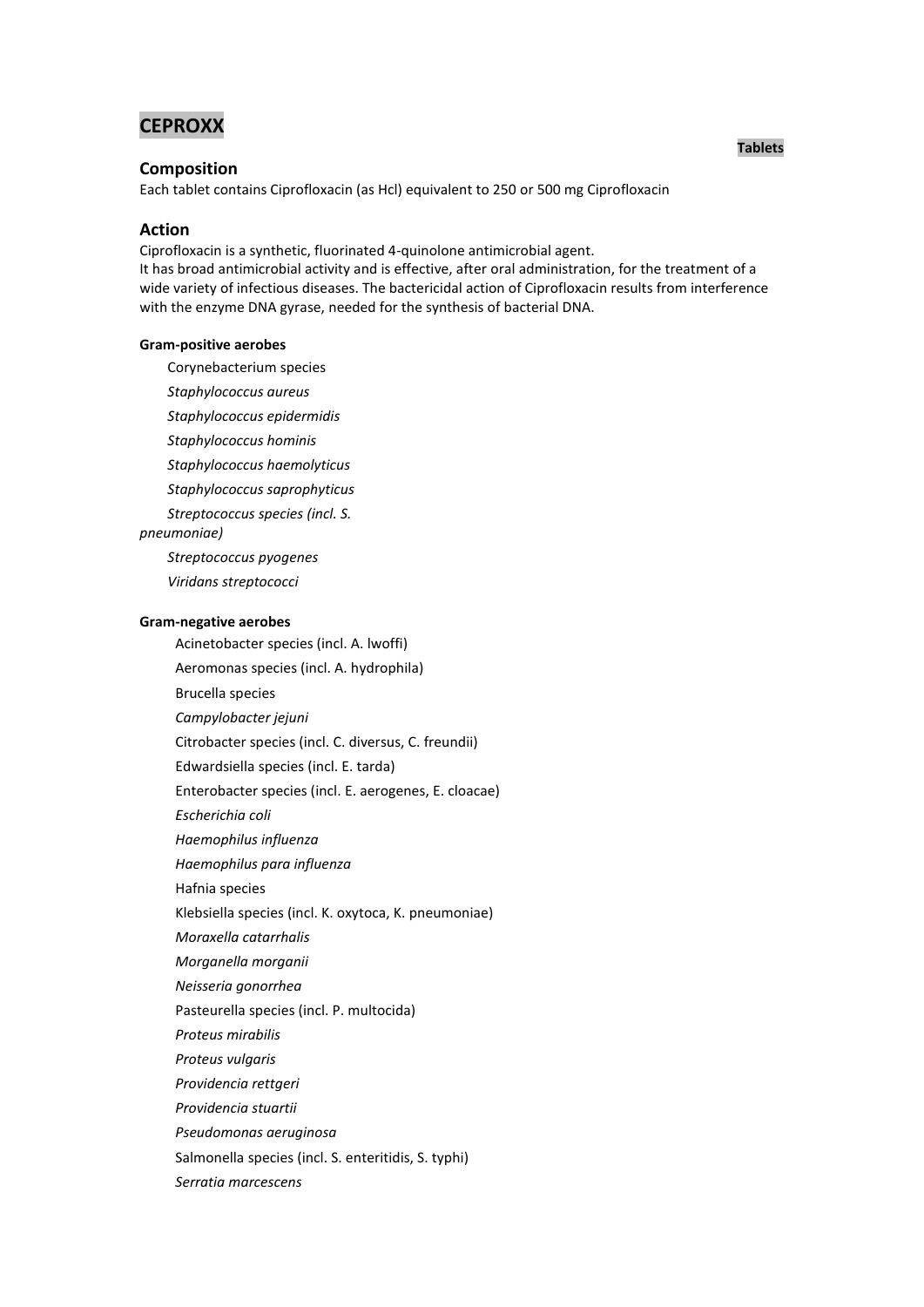Shigella species (incl. S. boydii, S. dysenteriae, S. flexneri, S. sonnei) Vibrio species (incl. V. cholerae, V. parahaemolyticus, V. vulnificus) Yersinia species (incl. Y. enterocolitica)

## **Anaerobic microorganisms:**

 Listeria species Plesiomonas species *Streptococcus faecalis*

The following organisms display varying degrees of in vitro sensitivity to Ciprofloxacin: Alcaligenes, *Enterococcus faecalis*, Flavobacterium, Gardnerella, Legionella, *Mycobacterium fortuitum*, *Mycobacterium tuberculosis*, *Mycoplasma hominis*, *Streptococcus agalactiae,* and Chlamydia. The following organisms are usually resistant: *Enterococcus faecium, Nocardia asteroides* and *Ureaplasma urealyticum.*

With a few exceptions (see above) anaerobic organisms are moderately sensitive (e.g. Strepto coccus, Peptostreptococcus) to resistant (e.g. Bacteroides, Treponema pallidum).

## **Pharmacokinetics**

Peak plasma concentrations, which are dose-related, are attained 0.5 to 2 hours after oral dosing. Oral bioavailability is approximately 75% with insignificant first pass metabolism. Plasma protein binding is low. Ciprofloxacin is distributed widely throughout the body with extensive tissue penetration, including bone, cartilage, fat, lung, muscle, prostate and skin. It is also present in the aqueous humor of the eye, cerebrospinal fluid, nasal, and bronchial secretions, sputum, saliva, peritoneal fluid, bile secretions, prostatic secretions, and lymph and skin blister fluid. Once steady state has been reached, no accumulation occurs.

Ciprofloxacin is eliminated principally by urinary excretion (mainly during the first 12 hours) and is virtually complete within 24 hours. The rest undergoes biliary excretion and transluminal intestinal secretion.

About 40 to 50% of an oral dose is excreted unchanged in the urine and about 15% as metabolites. The metabolites have antimicrobial activity, but are less active than unchanged Ciprofloxacin. The elimination half-life is 3-5 hours.

## **Indications**

 Urinary tract infections lower respiratory tract infections, gastro-intestinal infections, bone, and joint, skin, and soft tissue infections (caused by Ciprofloxacin sensitive bacteria).

Gonorrhea (Ciprofloxacin is not effective against Treponema pallidum)

 An aminoglycoside must be administered with Ciprofloxacin in the treatment of infections caused by Pseudomonas aeruginosa.

## **Contraindications**

 Safety in pregnancy and lactation has not been established.

 Ciprofloxacin is contra-indicated in children under 18 years and growing adolescents (except where the benefits of treatment outweigh the risks). Experimental studies have shown species variable reversible lesions of the cartilage of weight-bearing joints in immature members of certain animal species.

 Ciprofloxacin is also contra-indicated in patients with hypersensitivity to Ciprofloxacin or any other quinolones.

## **Warnings**

Ciprofloxacin should be used with caution in patients with epilepsy or a history of CNS disorders. Crystalluria has been observed in association with Ciprofloxacin use. Patients on Ciprofloxacin should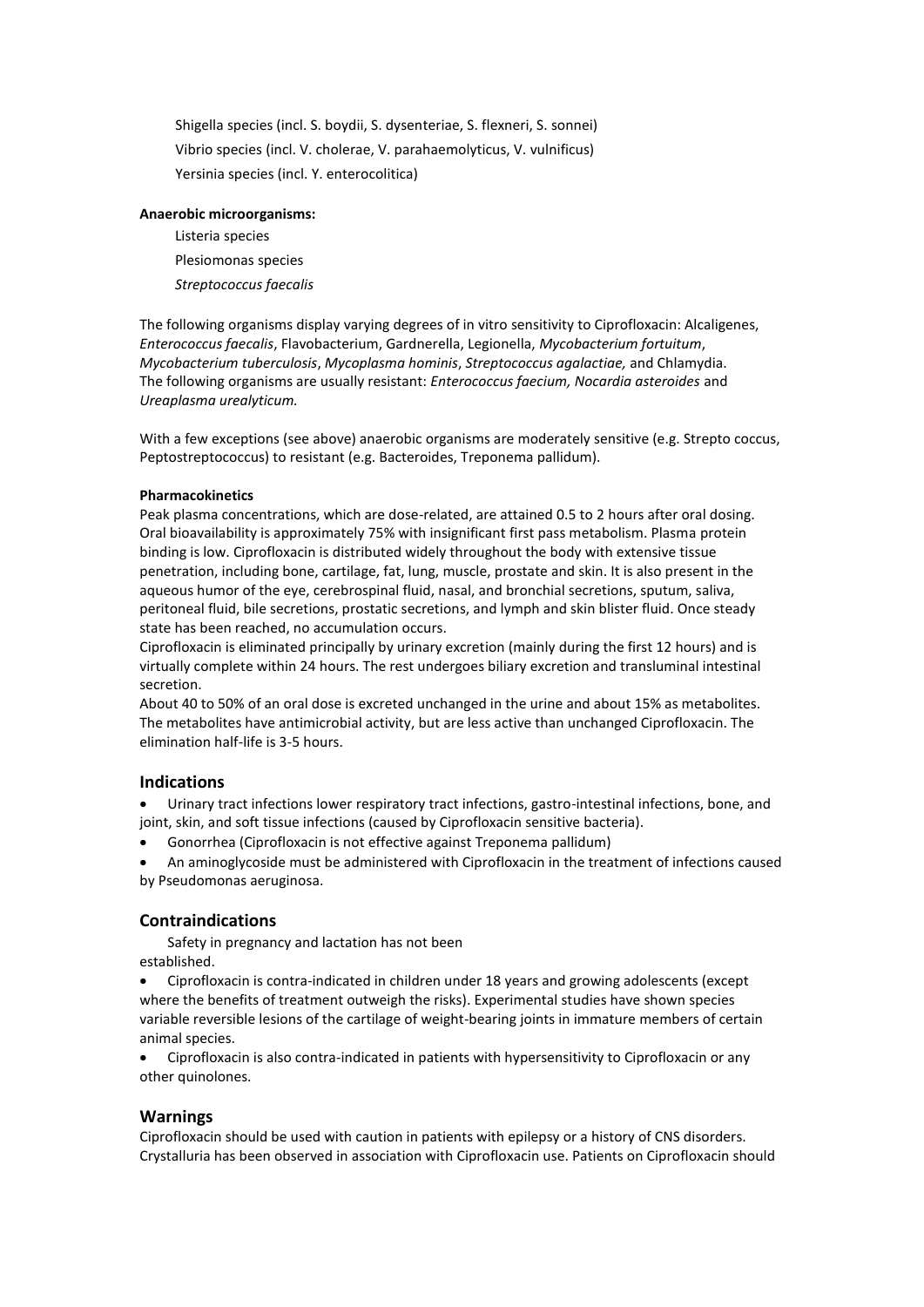therefore be well hydrated and must avoid excessive alkalinity of the urine.

## **Adverse Reactions**

The most common adverse events are nausea, diarrhea, vomiting, abdominal pain/discomfort, headache, restlessness, dizziness, and rash. The following additional events have occurred in patients on Ciprofloxacin:

### **Cardiovascular**

Palpitations, tachycardia, syncope, migraine, and vasculitis.

## **Central Nervous System**

Agitation, trembling, tiredness and, infrequently, light headedness, insomnia, hallucinations, delirium, seizures (predominantly in patients who were also receiving theophylline or a non-steroidal antiinflammatory drug), confusion, dysphasia, myoclonus, nystagmus, toxic psychosis, nightmares, ataxia, lethargy, drowsiness, weakness, malaise, paresthesia, depression, sweating, increase in intracranial pressure, headache, nervousness, peripheral paraplegia, unsteady gait and anxiety states.

### **Gastro-intestinal**

Dyspepsia, flatulence, anorexia, constipation, jaundice, pancreatitis, aphthous ulcers, and dysphagia. Consider pseudomembranous colitis if severe and persistent diarrhoea occurs during or after treatment. In these events Ciprofloxacin must be discontinued and appropriate treatment started immediately.

#### **Hemopoietic**

Leucopenia, granulocytopenia, eosinophilia, thrombocytopenia, anaemia and, in very rare cases, agranulocytosis, hemolytic anaemia, methemoglobinemia, prolongation of prothrombin time, leucocytosis and thrombocytosis.

### **Musculoskeletal**

Arthralgia, joint swelling and, in rare cases, myalgia, tendinitis (including achillotendinitis), tendon rupture, exacerbation of gout and general feeling of weakness.

#### **Renal/Urogenital**

Vaginitis, vaginal pruritus, candidiasis, and transient renal impairment, including transient renal failure.

#### **Skin/Hypersensitivity reactions**

Rashes, including photosensitivity reactions, pruritus, urticaria, flushing and, in less frequent cases, drug fever, petechiae, haemorrhagic bullae, erythema nodosum, erythema multiforme, Stevens-Johnson syndrome, Lyell syndrome and vasculitis.

Anaphylactic or anaphylactoid reactions, which can present with angioedema, oedema of the face, neck, lips, conjunctivae, larynx or hands, dyspnoea and shock, have been reported rarely. Interstitial nephritis, hepatitis, and hepatic necrosis.

#### **Special senses**

Blurred vision, disturbed vision (including colour perception, photophobia, diplopia), tinnitus, hearing loss, impaired or bad taste and anosmia (is a lack of [olfaction,](http://en.wikipedia.org/wiki/Olfaction) or in other words, an inability to perceive smells. It can be either temporary or permanent.).

#### **Laboratory changes**

There can be temporary elevations of the following: ALT, AST, alkaline phosphatase, LDH, serum bilirubin, serum creatinine, urea, serum glucose, GGT, serum amylase, uric acid. Crystalluria and haematuria have been reported.

## **Precautions**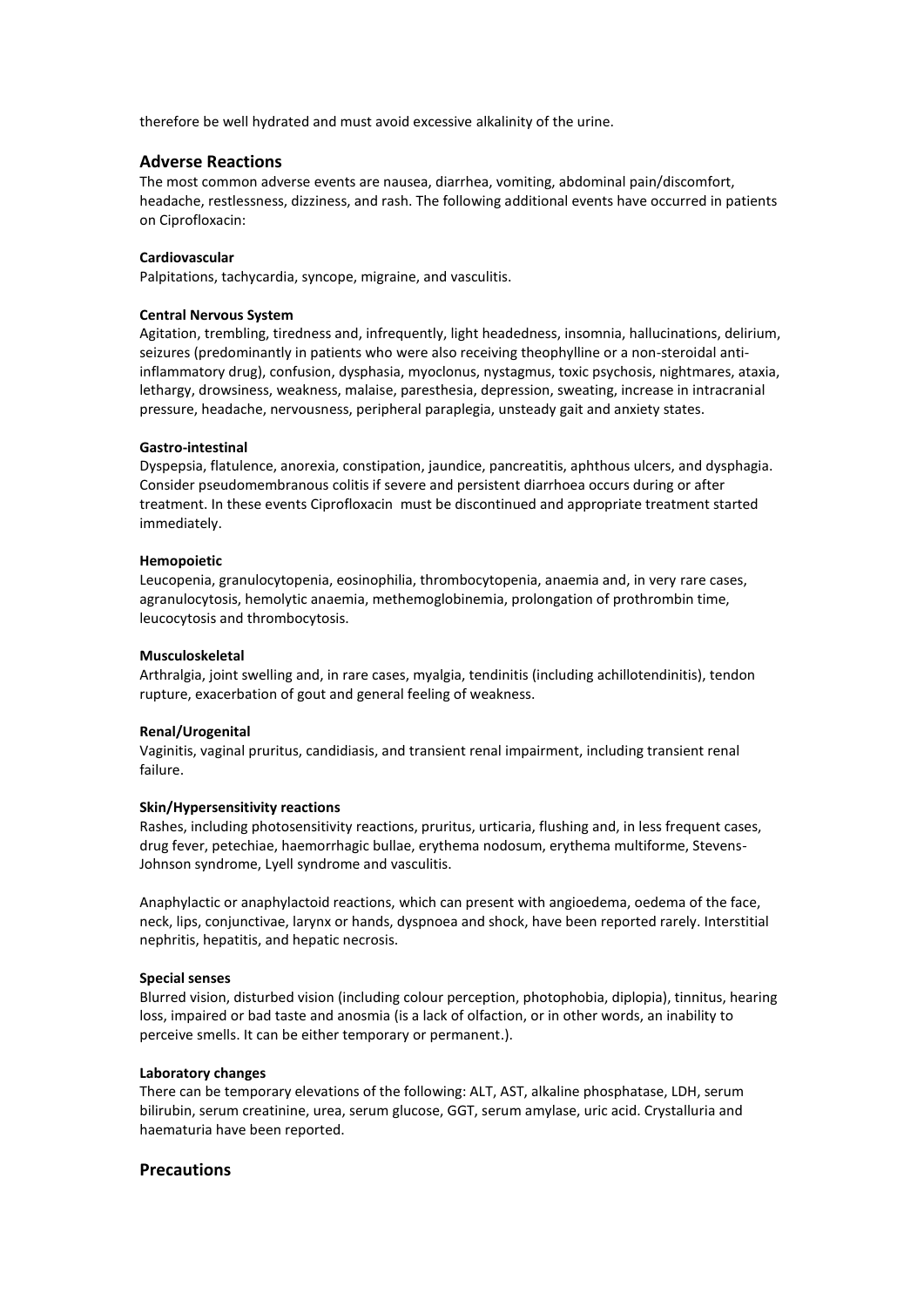Alkalinity of the urine should be avoided in patients receiving Ciprofloxacin, as this may predispose to crystalluria.

Excessive sunlight should be avoided to avoid the possibility of phototoxicity, manifested as an exaggerated sunburn reaction.

Ciprofloxacin should be used with caution in patients with known or suspected CNS disorders that may predispose to seizures or lower the seizure threshold (e.g. cerebral arteriosclerosis, epilepsy), or in the presence of other risk factors that may predispose to seizures or lower the seizure threshold (e.g. certain drugs, renal impairment).

Long-term or repeated administration of Ciprofloxacin can lead to super infections with resistant bacteria or yeast-like fungi.

Even when the medicine is taken as prescribed; it can affect the speed of reaction to such an extent that the ability to drive and to operate machinery is impaired. Particularly in combination with alcohol.

## **Drug Interactions**

## *Theophylline*

Concomitant administration may lead to an increased risk of theophylline-related adverse reactions (e.g. tachyarrhythmias, cardiac arrest, seizures, and respiratory failure) due to elevated serum concentrations of theophylline and prolongation of its half-life. If this cannot be avoided, serum levels of theophylline should be monitored and the dosage adjusted appropriately.

Non-steroidal anti-inflammatory drugs: There have been reports of potentiation of the CNS stimulant effects and lowering of the seizure threshold when fenbufen was co-administered with quinolones.

## *Minerals*

Concurrent administration with antacids containing magnesium, aluminum, calcium or sucralfate, or divalent or trivalent cations such as iron may substantially interfere with the absorption of Ciprofloxacin. Ciprofloxacin should therefore be administered 1-2 hours before or at least 4 hours after these preparations.

#### *Glibenclamide*

The action of this sulfonylurea can be intensified, resulting in hypoglycemia.

#### *Warfarin*

The effects of warfarin and its derivatives may be enhanced. When administered concomitantly, coagulation tests should be closely monitored.

#### *Probenecid*

Ciprofloxacin serum concentrations will be elevated due to reduced renal secretion.

#### *Cyclosporine*

Transient elevations in serum creatinine have been observed in patients on concomitant Ciprofloxacin and cyclosporine.

### *Metoclopramide*

Has been shown to accelerate the absorption of Ciprofloxacin, reducing the time to reach maximum plasma concentrations. No effect was seen on the overall bioavailability of Ciprofloxacin.

## *Others*

Ciprofloxacin has been shown to increase the half-life of caffeine, and to alter serum levels of phenytoin (increase or decrease).

## **Dosage and Administration**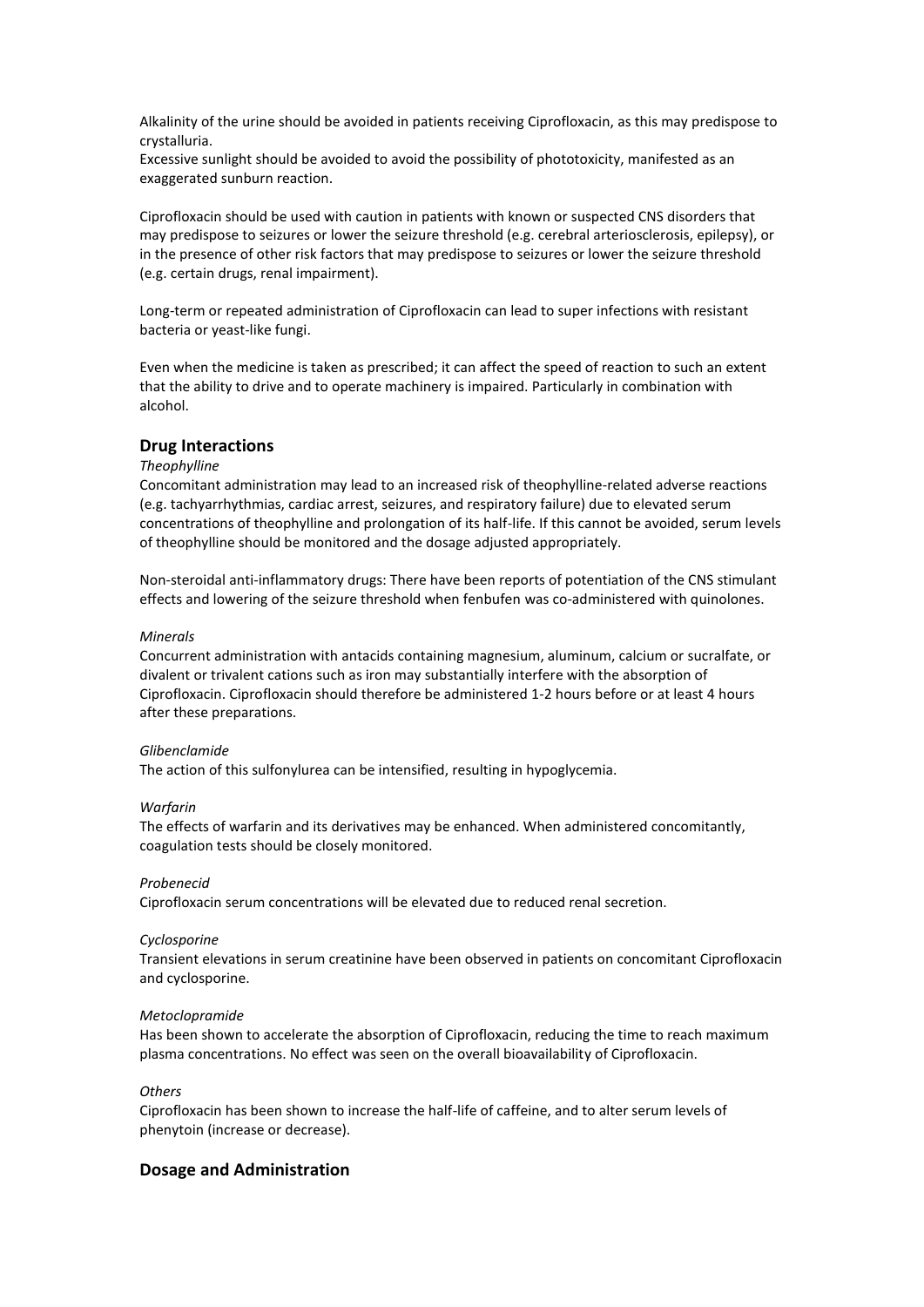Ceproxx tablets should be swallowed with a full glass (240 ml) of water and may be taken with or without meals.

The usual oral dose is 250 to 750 mg (base) every 12 hours for three to fourteen days. Generally, treatment should be continued for at least 3 days after the signs and symptoms of the infection have disappeared. Severe and/or complicated infections may require prolonged therapy.

*A minimum of ten days treatment is recommended for any infections caused by streptococci, due to the risk of late complications.*

### **Adults**

Usual adult prescribing limit: Up to 1.5 g (base) daily.

## **Lower respiratory tract**

Mild/moderate - 250-500 mg 12 hourly, 7 to 14 days Severe/complicated - 750 mg 12 hourly, 7 to 14 days.

### **Cystic fibrosis**

For acute exacerbations of cystic fibrosis, associated with *Pseudomonas aeruginosa* infection, Ciprofloxacin may be given to adolescents and children aged 5 years or more in a dose of 20 mg per kg by mouth daily, up to a maximum of 750 mg twice daily.

### **Infectious diarrhea**

500 mg 12 hourly, 5 to 7 days.

**Typhoid fever** 500 mg 12 hourly, 10 days.

#### **Intra-abdominal**

Complicated - 500 mg 12 hourly, 7 to 14 days (in conjunction with metronidazole).

## **Urinary tract**

Acute uncomplicated cystitis - 250 mg 12 hourly, 3 days. Mild/moderate - 250 mg 12 hourly, 7 to 14 days. Severe/complicated - 500 mg 12 hourly, 7 to 14 days.

## **Chronic bacterial Prostatitis**

500 mg 12 hourly, 28 days.

### **Urethral and endocervical gonorrhea**

250 mg as a single dose.

## **Skin and soft tissue**

Mild/moderate - 500 mg 12 hourly, 7 to 14 days. Severe/complicated - 750 mg 12 hourly, 7 to 14 days.

### **Bone and joint**

Mild/moderate - 500 mg 12 hourly, 4 to 6 weeks or longer. Severe/complicated - 750 mg 12 hourly, 4 to 6 weeks or longer.

## **Elderly patients**

Should receive a dose as low as possible, depending on the severity of the illness and on the creatinine clearance.

#### **Impaired renal or hepatic function**

No dosage adjustment is necessary in patients with hepatic impairment. The following table provides dosage guidelines for use in patients with renal impairment; however, monitoring of drug serum levels provides the most reliable basis for dosage adjustment: